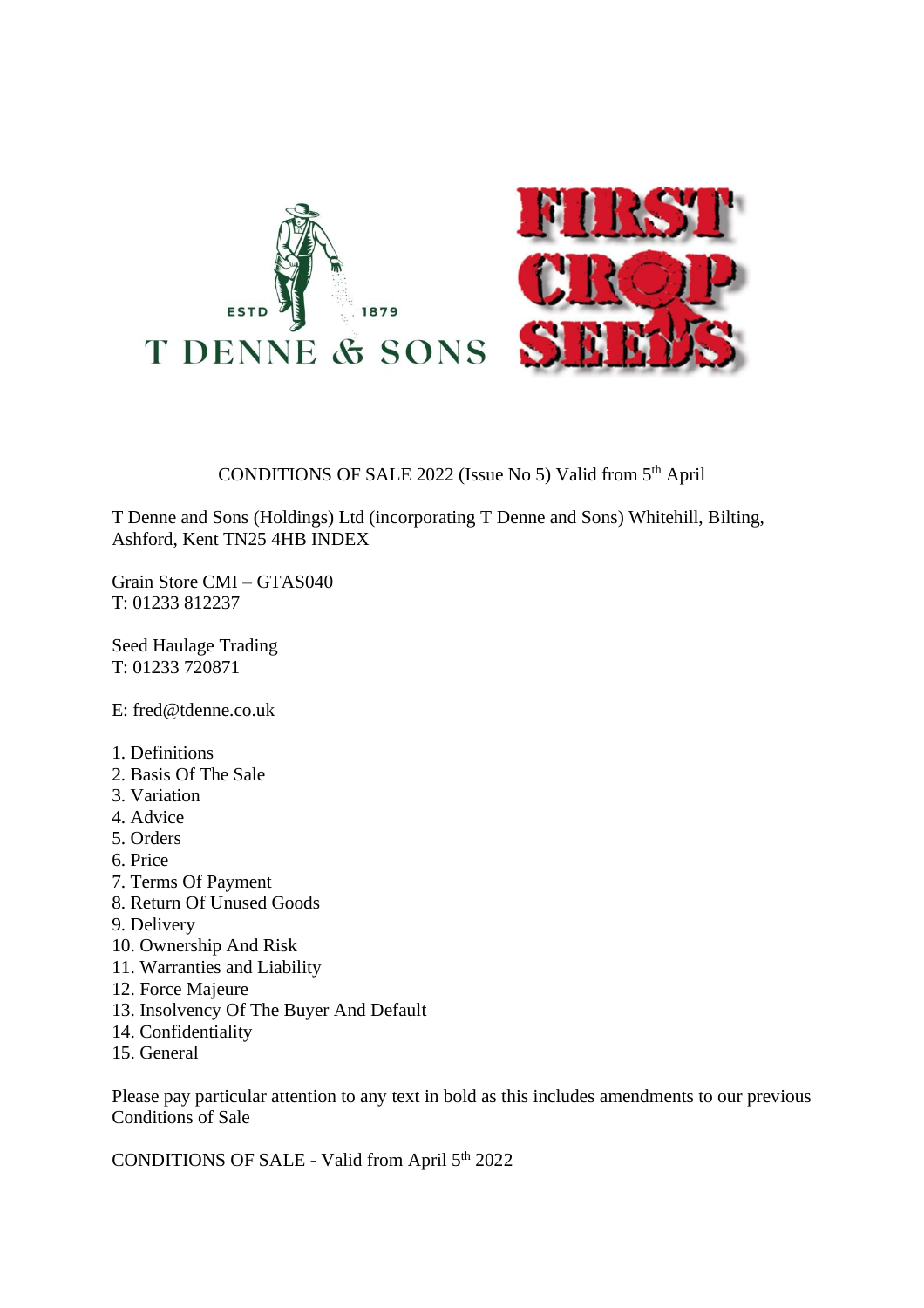# 1. DEFINITIONS

1.1 In these conditions:- "the Buyer" means the person firm or company who accepts a quotation of the Seller for the sale of the Goods or whose order for the Goods is accepted by the Seller. "the Goods" means the Goods (including any part of them) which the Seller is to supply in accordance with these Conditions "the Order" means the irrevocable order made by the Buyer and accepted by the Seller for the sale of the Goods. "the Seed" means such part or parts of the Goods as may be Seed which the Seller is to supply in accordance with these Conditions "the Seller" means T Denne & Sons (Holdings)Ltd. "Conditions" means these standard terms and conditions of sale together with any special terms and conditions agreed in writing between the Seller and the Buyer. "the Contract" means the Contract for the sale and purchase of the Goods. "In writing" means telex cable facsimile transmission and other similar means of communication.

1.2 Any reference in these Conditions to any provision of a statute shall be construed as a reference to that provision as amended re-enacted or extended at the relevant time.

1.3 The headings in these Conditions are for convenience only and shall not affect their interpretation.

## 2. BASIS OF THE SALE

2.1 The Seller contracts on these Conditions only, and acceptance by the Seller of any Order from a Buyer shall be upon these Conditions and shall override any other terms and conditions stipulated or incorporated by the Buyer in its Order or in any negotiations. Variations or representations will only be binding on the Seller if confirmed in writing by an authorised officer of the Seller.

2.2 If an acknowledgement of order is issued to the Buyer, the Contract for the sale of Goods shall be concluded when the Seller has issued the "Acknowledgement of Order". In all other circumstances the Contract shall be concluded when the Seller accepts an Order placed with the Seller by the Buyer for the Goods.

## 3. VARIATION

3.1 The Seller reserves the right to vary these Conditions upon notice in writing to the Buyer at any time prior to confirmation of the Buyer's Order or if no such confirmation is given at any time prior to delivery or collection of the Goods.

## 4. ADVICE

4.1 It shall be the responsibility of the Buyer to ensure that any written instructions given by the manufacturer of the Goods in any leaflet or other document accompanying the Goods and/or on any labels or other packaging material are carefully followed. Any such instructions shall take precedence over any advice as to the storage, application or use of the Goods given by the Seller or its employees or agents to the Buyer or its employees or agents. Accordingly, the Buyer shall act upon any such advice from the Seller its employees or agents entirely at its own risk and the Seller shall not be liable for any such advice or for any failure by the Buyer to follow any instructions or information set out in any written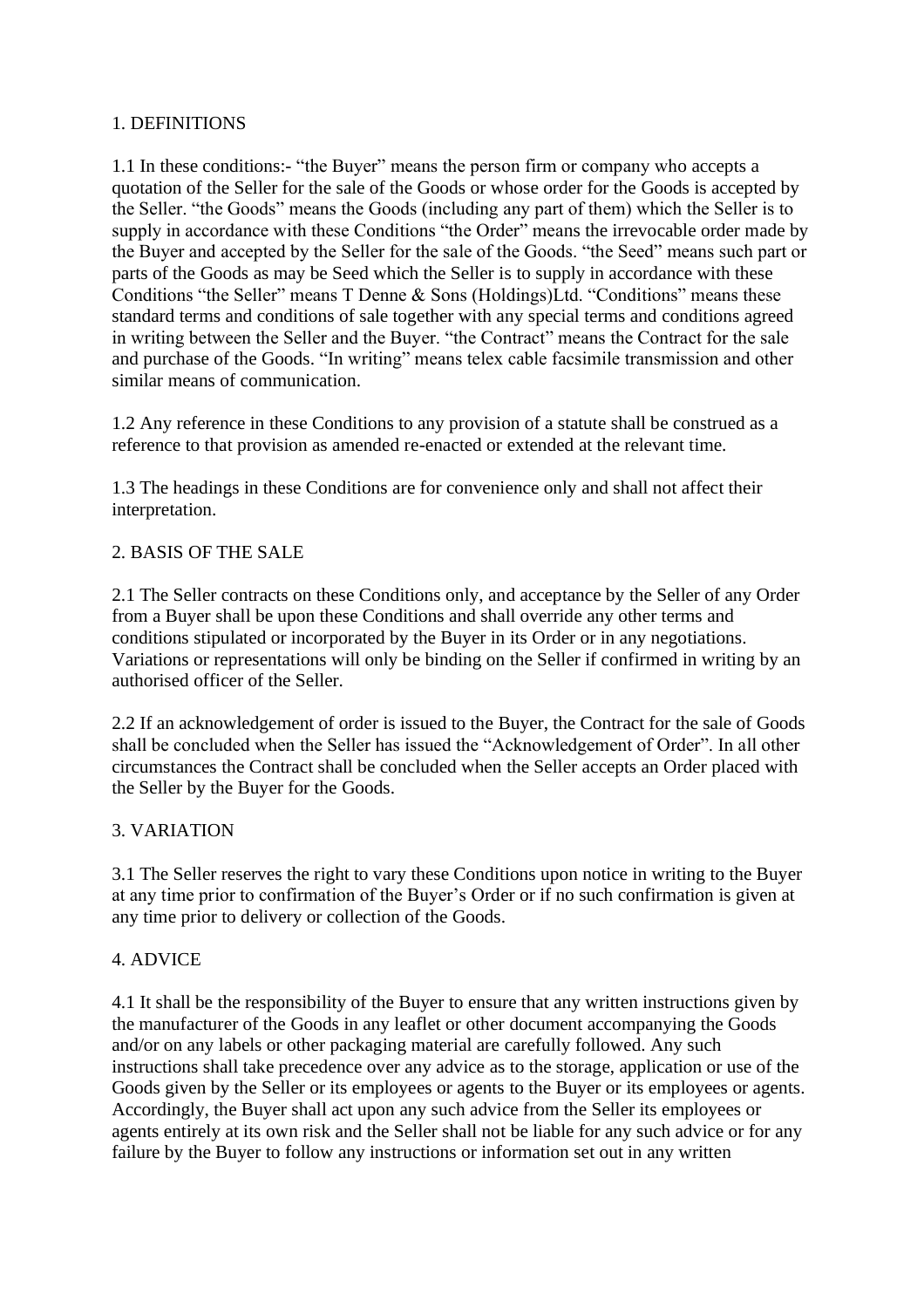instructions, leaflet or other documentation accompanying the Goods and/or set out on any labels or other packaging materials.

4.2 Information, whether contained in the Seller's catalogue or given by its employees or agents, related to varieties, varietal characteristics or periods of maturity or fitness for any particular purpose or otherwise relating to the performance of the Seed is given for general guidance only as variations in local or climatic conditions can render such information inaccurate. The Buyer is therefore advised that any such information given does not constitute a representation as to any of these matters by the Seller and should not be relied upon as such. The Buyer should satisfy itself that any Seed ordered is of a variety and performance satisfactory for its requirements and the Buyer orders such Seed at its own risk. No employee or agent of the Seller has any authority to give more than general guidance as described above and the Seller shall not be liable for any advice or opinion expressed by its employees or agents. The Buyer shall act upon any such advice or opinion entirely at its own risk.

4.3 If a sample of Goods supplied but not manufactured by the Seller was exhibited to and inspected by the Buyer, it is hereby agreed that such samples were so exhibited and inspected solely to enable the Buyer to judge for himself the quality of the Goods and not so as to constitute a sale by sample.

## 5. ORDERS

5.1.1 It shall be the responsibility of the Buyer to ensure that the terms of any Order given are accurate. The quantity, quality and description of the Goods shall be those set out in the Seller's quotation (if accepted by the Buyer) or the Buyer's Order confirmed by the Seller. 5.1.2 Where the word "approximate" is used in reference to quantity of any Goods the Seller shall be deemed to have fulfilled the Contract if the quantity of such Goods delivered is ten per cent (10%) more or less than the sum specified. The price of any excess quantity (i.e. over One hundred and ten per cent 110%) shall be established on a pro-rata basis by reference to the quantity ordered and the Contract price.

5.1.3 The Seller will accept only the carriers public weighbridge certificate as conclusive evidence of the weight of any bulk (as opposed to packaged) Goods delivered to the Buyer. This certificate shall be provided without charge or delay to the Seller.

5.2 No Order which has been confirmed by the Seller may be cancelled by the Buyer except with the agreement in writing of the Seller.

5.3 The Buyer acknowledges that performance by the Seller of its obligations under the Contract is subject in the case of Seed grown in the U.K. to the safe gathering in of the harvest and subsequent certification of the Seed and in the case of the Seed grown abroad to the safe arrival and correct delivery of the Seed in the U.K. In either case the Seller reserves the right in the event of market shortages to apportion such supplies as become available among its customers at its sole discretion. In the event of any failure of supply and the Seed not being replaceable from other sources at a price no greater than the Contract price the Seller shall be entitled upon giving notice to the Buyer at the earliest opportunity to cancel the Contract without liability of either party to the other.

5.4 In accordance with the usual practice of the seed trade the Seller reserves the right in the event that the variety ordered is not available to substitute in its opinion a suitable alternative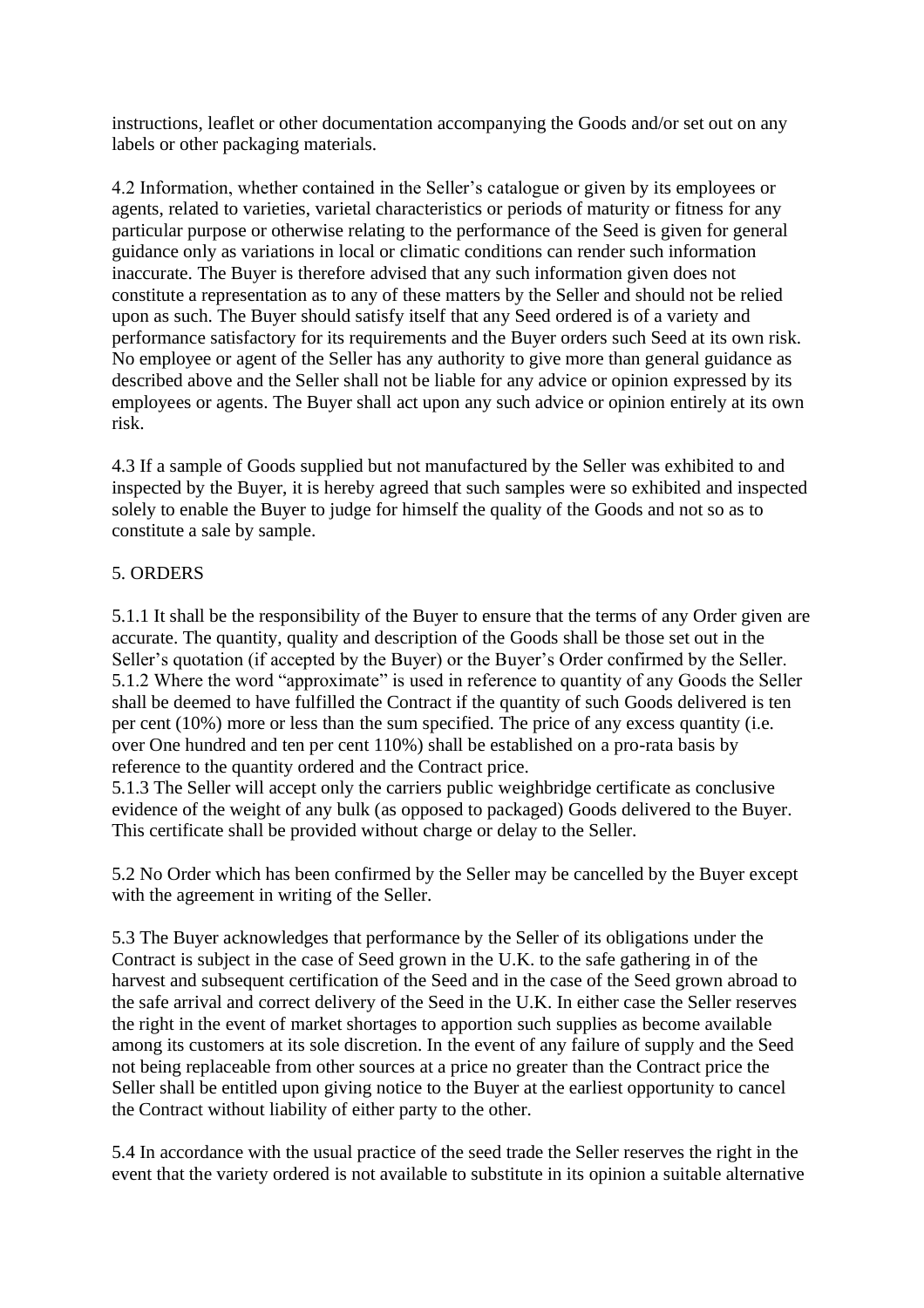variety. If such alternative variety is not acceptable to the Buyer it may return the same unopened to the Seller within fourteen (14) days of delivery whereupon all sums paid by the Buyer including transport costs will be refunded in full and the Contract will be cancelled without liability to either party.

## 6. PRICE

6.1 The price of the Goods shall be the price quoted by the Seller in any quotation or where no price has been quoted or a quoted price is no longer valid the Seller's current price on the date of confirmation of the Buyer's order. All quotations are valid for seven (7) days only (unless some other period shall be stipulated in the relevant quotation) after which they may be altered by the Seller without notice.

6.2 The Seller reserves the right upon giving notice to the Buyer at any time before delivery or collection to increase the price of the Goods to reflect any increase in cost to the Seller due to any tax duty levy or other payment whatsoever imposed upon the Goods after the date of the Contract by the European Community or any national government and in the case of the Seed to increase the price of the Seed to reflect any increase in cost to the Seller due (in addition to the previous matters referred to) to any increase in shipping marine insurance freight or landing charges or where the Seed is of foreign origin any alterations in the value of sterling in terms of the currency of purchase or where the Seed variety supplied is or becomes the subject of a grant of plant breeders rights under the Plant Varieties and Seed Act 1964 any royalty or increase in the rate of royalty which becomes payable to the owner of such rights.

6.3 Unless otherwise stated in any quotation or agreed in writing between the Buyer and the Seller all prices are given on an ex-mill factory or warehouse basis and where the Seller agrees to deliver the Goods to the Buyer otherwise then at the Seller's premises the Buyer shall be liable to pay the Seller's charges for transport pallets and insurance. The Buyer will be charged for pallets supplied at the price current on the date of delivery or collection of the Goods. Pallets returned in good condition will be exchanged on purchase of other Goods or credited at the price current at the date of return.

6.4 The price of the Goods is exclusive of any applicable Value Added Tax which the Buyer shall be additionally liable to pay to the Seller.

## 7. TERMS OF PAYMENT

7.1 Subject to any special terms agreed in writing between the Seller and the Buyer the Seller shall be entitled to invoice the Buyer for the Goods on or at any time after delivery of the Goods or notification to the Buyer that the Goods are ready for collection and payment shall be due in accordance with the terms stated on the Seller's invoice notwithstanding that the Buyer may not have collected the Goods. Time of payment shall be of the essence of the Contract and is a condition precedent for any future deliveries to the Buyer or to the Seller accepting any future Order from the Buyer. The Seller reserves the right to require payment for the Goods prior to delivery or despatch.

7.2 If the Buyer fails to make payment on the due date under this or any other Contract then without prejudice to any other right or remedy available to the Seller the Seller shall be entitled to do all or any of the following: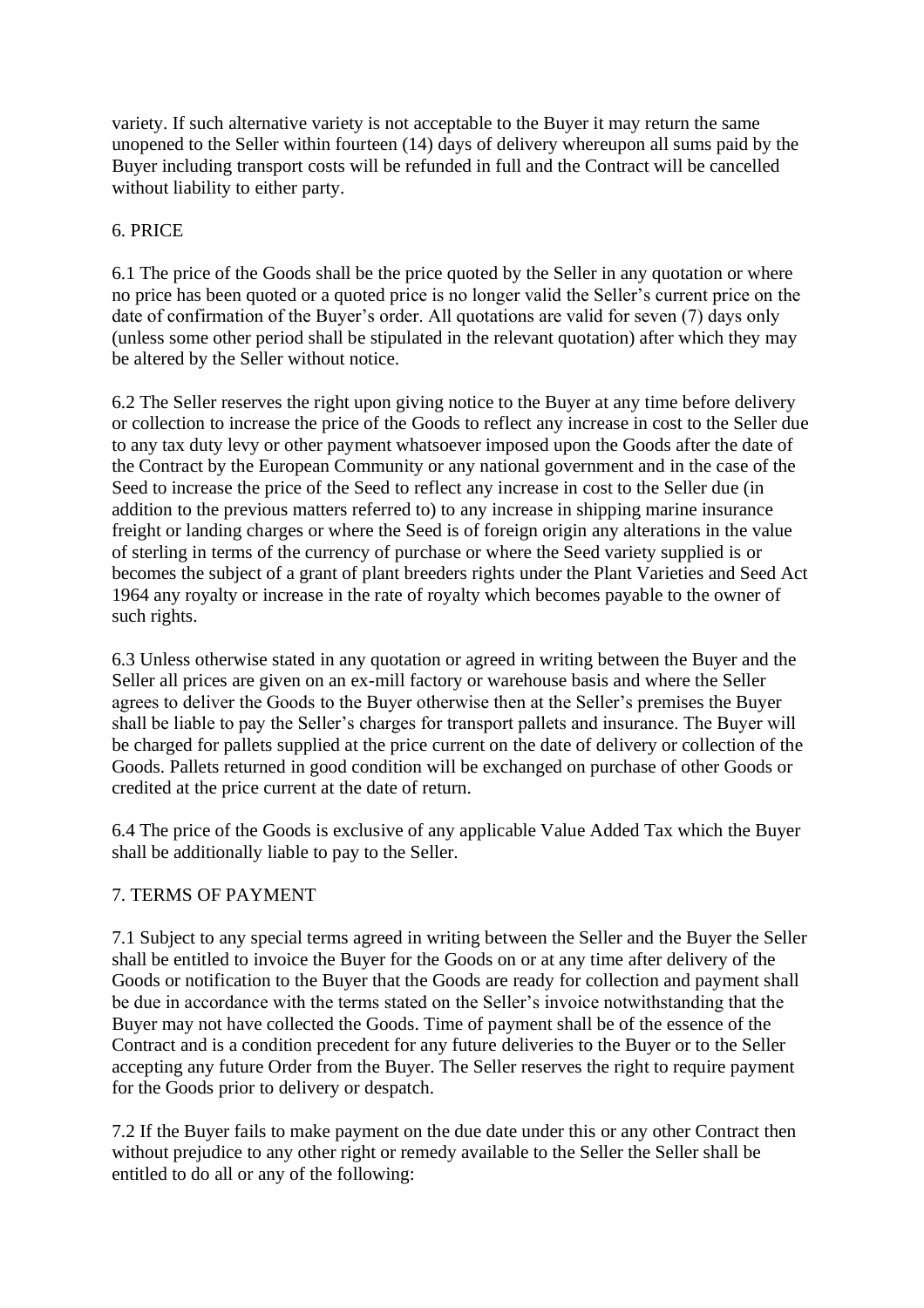7.2.1 Cancel the Contract or suspend further deliveries to the Buyer

7.2.2 Appropriate any payment made to the Buyer to such of the Goods (or Goods supplied under any other Contract) as the Seller may think fit notwithstanding any purported appropriation by the Buyer.

7.2.3 sell or otherwise dispose of any of the Goods whether appropriated to the Contract or not.

7.2.4 charge the Buyer interest (both before and after judgement) on the amount unpaid at the rate of 2% (two per cent) for each calendar month or part of a calendar month until payment in full is made as well as after as before any judgement.

7.3 The Buyer shall pay pro-rata in respect of any partial delivery of the Goods.

7.4 Notwithstanding the provisions of Clause 7.1 upon occurrence of any event under Clause 13.1 any period of credit allowed for the Buyer on any Contract with the Seller whenever made shall cease to apply and payment for all Goods shall be or be deemed to have become due forthwith on delivery.

7.5 The Buyer hereby unconditionally and irrevocably authorises the Seller to apply any monies that the Seller receives or over which it has control from time to time which belongs or is due to the Buyer in or towards the satisfaction of any sum at any time due by the Buyer (whether pursuant to any Contract of any other contract or agreement between the Buyer and the Seller) to the Seller.

8. RETURN OF UNUSED GOODS In the event that a Buyer wishes to return Goods which subsequent to delivery to the Buyer are found to be in excess of his requirements, then the following conditions shall apply:-

8.1 The Seller shall not be under an obligation to take back unused Goods, and the Seller shall be entitled to do so only at his absolute discretion. Nothing in this Clause 8 shall oblige the Seller to take back any unused Goods.

8.2 If the Seller does agree to take back Goods, such Goods shall be returned to the Seller in satisfactory condition, fit for resale at the same price as paid by the Buyer, (where applicable) within the applicable normal period for usage for the relevant Goods if the Goods are seasonal or otherwise normally used within a limited time period (in the sole opinion of the Seller), and in the same packaging as that in which they were delivered to the Buyer. Furthermore, the Buyer warrants, in returning the Goods, that they have at all times been stored in accordance with the manufacturers' instructions and kept safe from contamination, interference and damage.

8.3 The Buyer shall only be entitled to a refund if the Goods are returned to the Seller in the condition set out in Clause 8.2 above and subject to Clause 8.5 below. If the Goods are not so returned the Seller shall be entitled to reduce the value of the refund to the value of the Goods returned, or, at its option return such Goods to the Buyer, without incurring any further liability.

8.4 The Seller shall be entitled to deduct 10% of the price of the Goods which have been returned (as stated in the order or acknowledgement of order) in lieu of administration and handling charges.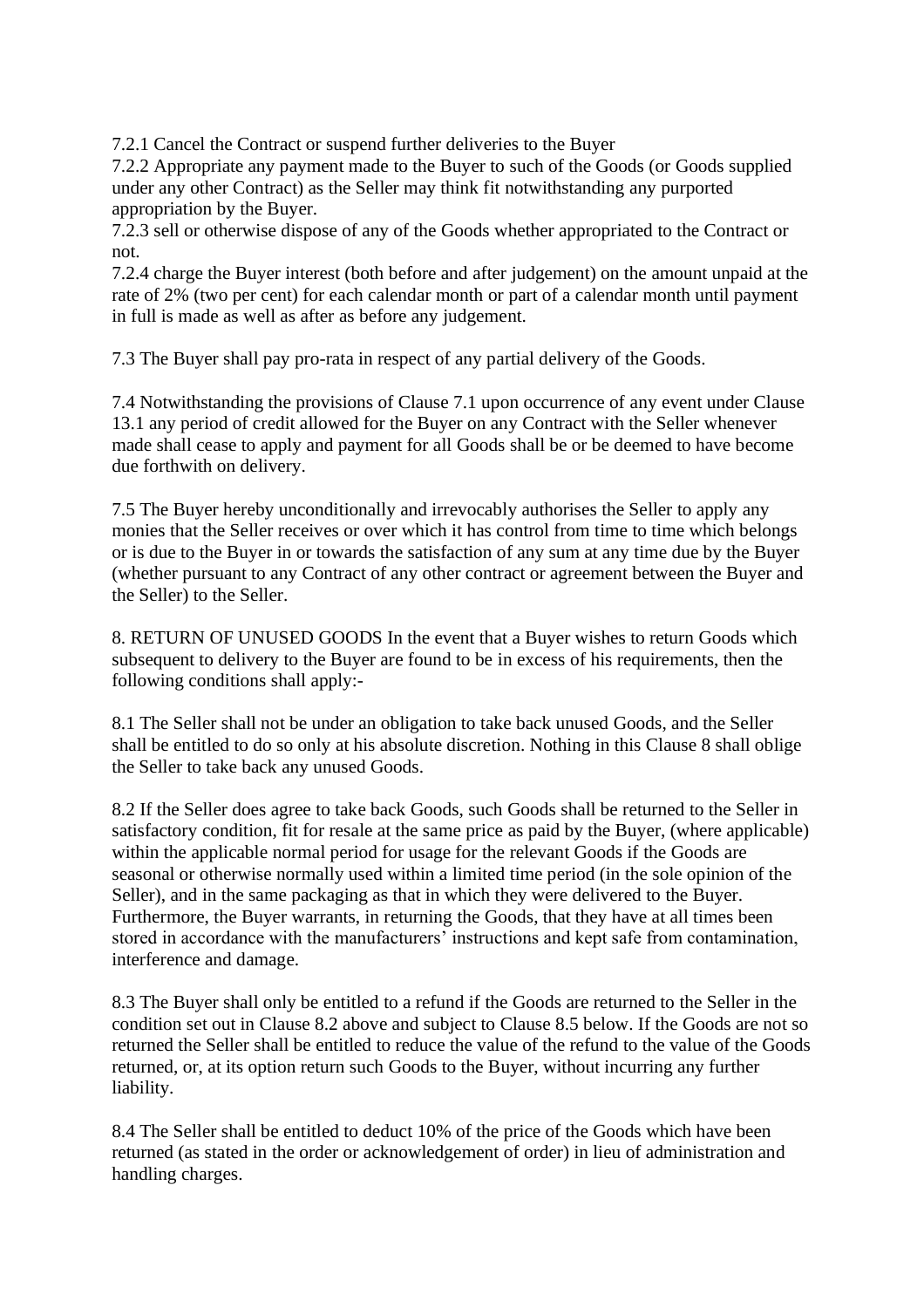8.5 The Seller shall not be required to credit the sum returned to the Buyer until such time as a new Buyer for the returned Goods has been found. The Buyer shall at any time during the period, in which he has not been paid, demand the return of the Goods to him, subject to payment to the Seller of reasonable storage charges.

### 9. DELIVERY

9.1 Delivery of the Goods shall be made by the Buyer collecting them from the Seller's premises at any time after notification that the Goods are ready for collection or if some other place for delivery is agreed by the Seller in writing by the Seller delivering the Goods to that place.

9.2 If the Seller agrees to deliver the Goods at any place other than the Seller's premises and the Goods shall consist wholly or partly of crop protection chemicals or other products required to be stored in a particular manner in accordance with any statutory requirements or for any other reason then it shall be a condition of the Contract that the Buyer shall provide at a place to which the Goods are to be delivered storage facilities complying in all respects with such statutory or other requirements and shall make arrangements to ensure that the Seller's delivery operative has access to such facilities at the time of actual delivery. The Seller shall be entitled to treat failure to make due provision in accordance with the terms of this sub-clause as failure to take delivery of the Goods.

9.3.1 Any delivery dates quoted or specified in any order confirmation are approximate only and the Seller shall not be liable for any delay in delivery of the Goods howsoever caused. Time for delivery shall not be of the essence unless previously agreed by the Seller in writing.

9.3.2 The Seller shall not be liable for any acts or omissions whatsoever of any carrier who is employed as an independent carrier.

9.3.3 Goods will be deemed not to have been damaged in transit unless delivery notes are clearly marked "Goods received damaged". Damaged containers must be retained by the Buyer for inspection by the Seller or its agent.

9.4 Where the Goods are to be delivered in more than one consignment each delivery shall constitute a separate Contract and no failure delay or defect in respect of any one consignment shall entitle the Buyer to treat the Contract as a whole as repudiated.

9.5.1 Where delivery is made by the Buyer collecting the Seed from the Seller's premises the Buyer shall advise the Seller of its intended times of collection. Where the Seed comprises unweighed grain the Buyer shall notify the Seller of the net weight within three (3) working days of delivery. Whether the Seed delivered comprises weighed or unweighed grain the Buyer's attention is drawn to the provisions of the code of practice for the weighing of bulk grain agreed between the Agricultural Industries Confederation and the National Farmers Union which shall apply to the Contract and the terms of which are expressly incorporated into the Contract (but for the avoidance of doubt where there is any conflict between the provisions of the codes of practice of either the Agricultural Industries Confederation and/or the National Farmers Union and these Conditions these Conditions shall prevail). 9.5.2 Where the Seller has agreed to deliver the Seed to the Buyer the Seller will advise the Buyer at the delivery address of details of the delivery vehicle and the number and gross or net weight of bags of Seed or net weight of Seed to be delivered in bulk and the Buyer will at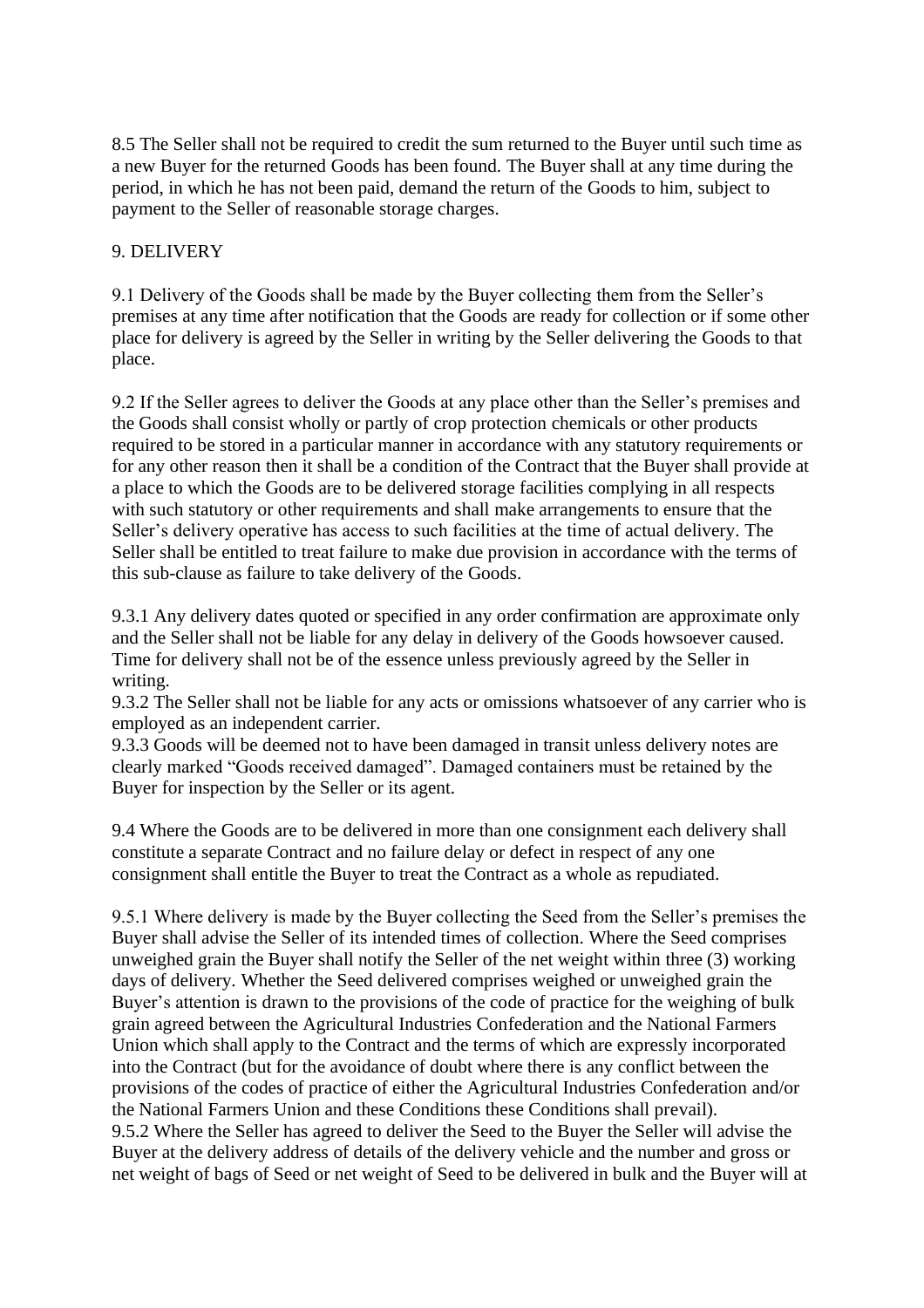the request of the vehicle driver acknowledge receipt of the Seed by signing the Seller's delivery note.

9.6 If the Buyer fails to take delivery of the Goods at the time stated for delivery otherwise than by reason of any cause beyond the Buyer's reasonable control or by reason of the Seller's fault the Seller may without prejudice to any other right or remedy available to it store the Goods until actual delivery and charge the Buyer for reasonable costs (including Insurance for a period of fourteen (14) days after the time stated for delivery) of storage.

9.7 In the event of any unreasonable delay in the unloading of any vehicle delivering the Goods the Seller shall be entitled to charge the Buyer for any loss damage costs or expenses arising directly or indirectly from such delay.

### 10. OWNERSHIP AND RISK

10.1 Risk in the Goods shall pass to the Buyer on delivery or in the case of Goods to be collected from the Seller's premises and not so collected fourteen (14) days after the date when the Seller notifies the Buyer that the Goods are available for collection.

10.2 Notwithstanding delivery and the passing of risk property in the Goods shall not pass to the Buyer until the Seller has received payment in full in cash or cleared funds of the price of the Goods and all other sums then due from the Buyer to the Seller. Until such payment is made the Buyer shall hold the Goods on a fiduciary basis as bailee for the Seller and shall store the Goods separately from those of the Buyer and any third party in such a manner that they can be identified as the Seller's Goods and as against the Seller's unpaid invoices.

10.3 The Buyer shall be entitled to resell or use the Goods in the ordinary course of its business but shall account to the Seller for the proceeds of sale or otherwise of the Goods including Insurance proceeds and shall keep such proceeds separate from any monies of the Buyer or any third party in a separate bank account opened for such purpose.

10.4 Until such time as payment in full is made the Seller shall be entitled at any time to enter upon any premises of the Buyer or any third party where the Goods are stored and to repossess the same.

10.5 For so long as the Goods are the property of the Seller, the Buyer shall ensure that the Goods are kept in a safe place and insured to their contract value from and against all risks in the same manner as a prudent business man would.

## 11 WARRANTIES AND LIABILITY

#### 11.1 Particular

11.1.1 Feeding Stuffs and Fertilisers Where the Goods sold under the Contract comprise "feeding stuffs" or "fertilisers" as defined in the Agricultural Act 1970 the Seller warrants that the particulars contained in the Statutory statement given by the Seller to the Buyer pursuant to the Act are correct and no claim by the Buyer for breach of contract in respect of this warranty will be admitted or settled unless the Buyer at its own expense arranges for a sample to be taken and analysed pursuant to the provisions of the Act.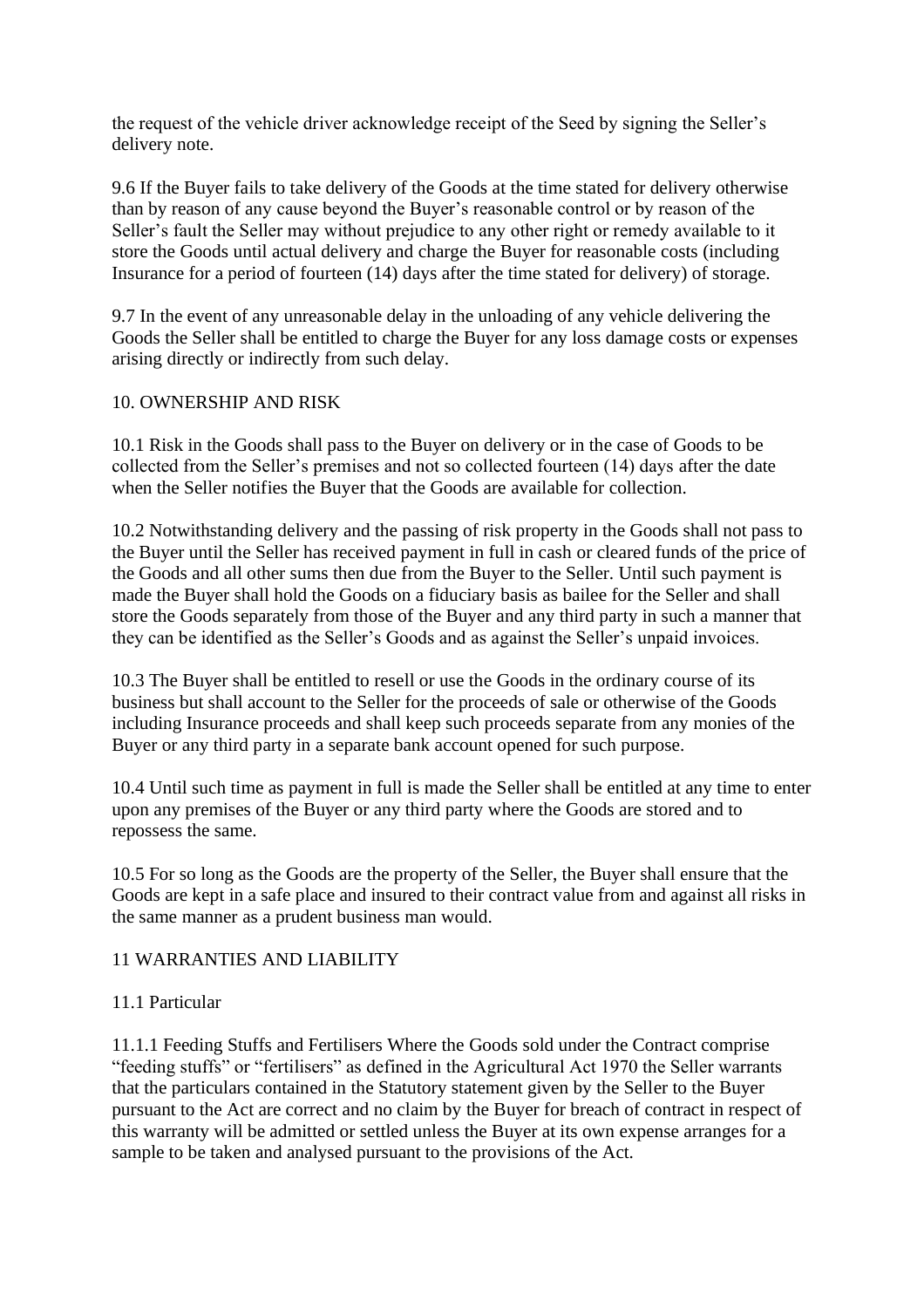11.1.2 Seeds a) The Seller warrants that the Seed supplied will comply at the time of delivery with the U.K. Seeds Regulations currently in force and subject to the provisions of Clause 5.5 above that it will be of the species and type specified in the Seller's order confirmation. b) In the event that the Seed is not as specified in the Seller's order confirmation or in the event that it proves to be defective in varietal purity or in the event of the Buyer notifying any valid claim that the Seed is defective in accordance with sub-clause

11.1.2(a) above the Seller's liability to the Buyer shall be limited to, at its option, either the replacement of the defective Seed free of charge or the refund to the Buyer of all payments made by the Buyer. c) The Buyer acknowledges that plant disease can be transmitted by the wind, by insects, by animals or by human agencies and can be borne in the Seed or in the soil. Accordingly, although the Seller believes that the Seed supplied will be free from any latent defect, the Seller gives no warranty and accepts no liability for any such defect in the Seed supplied. In any event no claim by the Buyer will be considered unless the Buyer can show to the reasonable satisfaction of the Seller that the Seed grown and alleged to have performed unsatisfactorily was in fact the Seed supplied under the Contract and that the Seed was sown on suitably prepared ground treated carefully and correctly throughout and subjected only to such conditions as were likely to produce a favourable crop. d) The Buyer acknowledges that the price of the Seed supplied is based upon the foregoing limitations upon the Seller's liability and that if the Seller were required to undertake any greater liability the price of the Seed would be greatly increased. In accepting delivery of the Seed in accordance with these Conditions the Buyer acknowledges that the limitation of the Seller's liability under the Contract is fair and reasonable in all the circumstances. e) Where any treatment whether chemical or otherwise is applied to the Seed at the Buyer's request the Seller's liability shall be limited to the carrying out of such treatment in the correct manner in accordance with the instructions given by the manufacturer of the substance in question and the Seller gives no warranty as to the effectiveness of such treatment and shall not be liable for any direct indirect or consequential loss or damage which may result therefrom. f) Seed will only be delivered prior to completion of any official germination tests where preliminary tests indicate results in excess of EEC standards. g) Unless otherwise stated by us the Seeds supplied are of conventional varieties bred from parent plants which have not been genetically modified. All reasonable steps have been taken to prevent the adventitious presence of GM material during breeding, production and handling of the Seed (including complying with any separation distances as may be recommended from time to time by relevant bodies) and appropriate batch samples have been tested to ensure compliance with the relevant seed legislation. This Seed is field-grown. Accordingly, no warranty or guarantee of absolute freedom from GM impurities can be given since this does not, and cannot, exist in nature. No liability is accepted by the Seller for any damage whatsoever arising from the possible occurrence of any adventitious traces of GM impurities in the Seeds.

#### 11.2 General

11.2.1 Subject as expressly provided in these Conditions all warranties conditions or other terms implied by statute or common law are excluded to the fullest extent permitted by law. Accordingly the Seller does not purport to exclude liability for death or personal injury arising as a result of the negligence of the Seller.

11.2.2 Any claim by the Buyer based on any defect in the quantity quality or condition of the Goods which would be apparent on reasonable examination shall be notified immediately to the Seller by telephone or fax and confirmed in writing within three working days from the date of delivery or collection of Goods by the Buyer. Where any defect was not apparent on reasonable examination any claim must be notified in writing so as to be received by the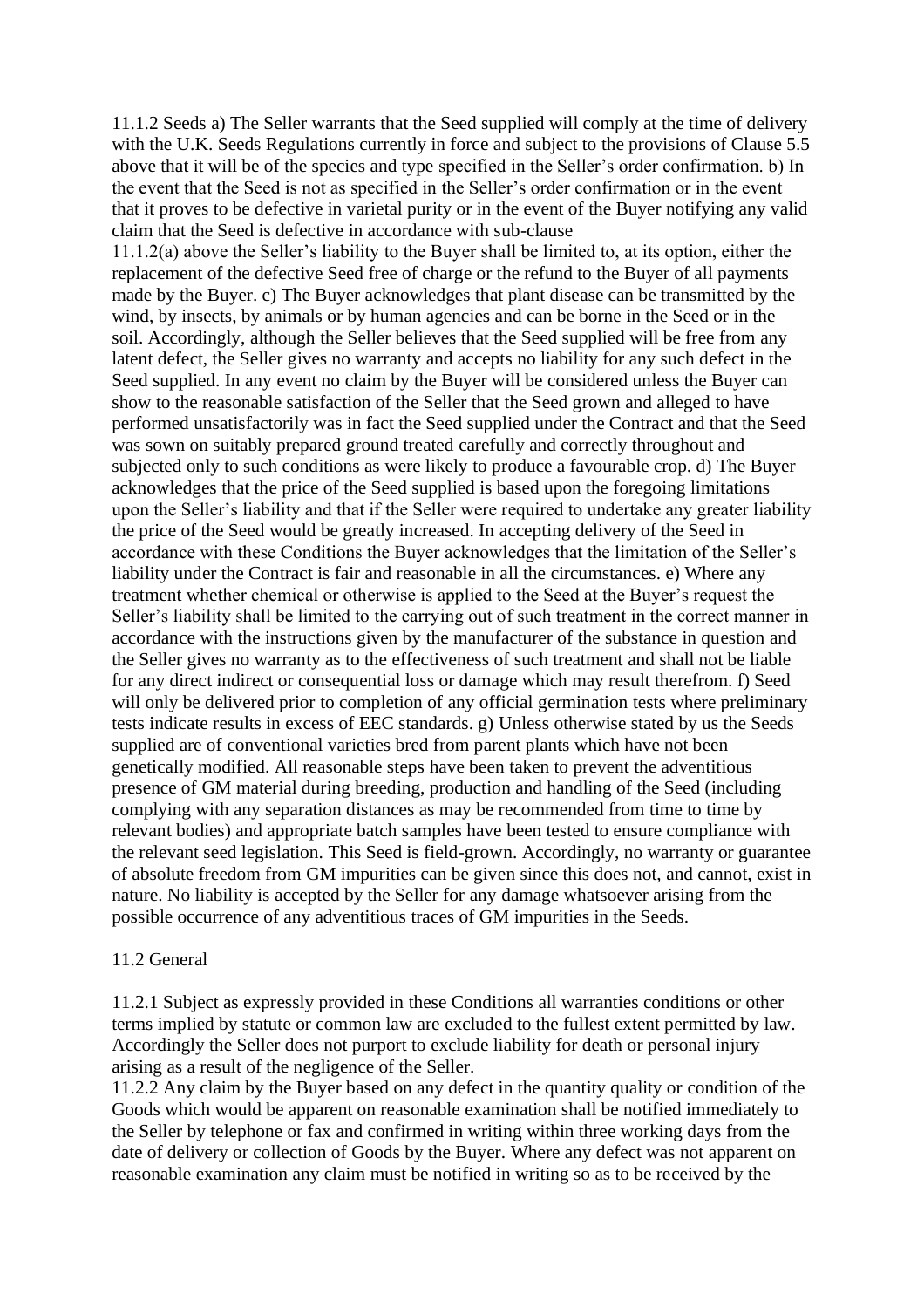Seller within twentyeight (28) days from the date of delivery of the last consignment of the Goods. Time shall be of the essence in the operation of this Clause.

11.2.3 If the Buyer fails to notify the Seller of any defect in the Goods in accordance with the provisions of Sub-clause

11.2.4 above or if the Goods are affected by any latent defect not apparent on reasonable examination then the Seller shall not be liable for any such defect and the Buyer shall not be entitled to reject the Goods and shall be bound to pay the price of the Goods as if they had been delivered in accordance with the Contract.

11.2.5 In the event of the Buyer notifying any valid claim that the Goods are defective to the Seller in accordance with these Conditions the Seller's liability to the Buyer shall be limited to at its option either the replacement of the defective Goods free of charge or the refund to the Buyer of the price paid.

11.2.6 Except as expressly provided in these Conditions and in except in respect of death or personal injury caused by the Seller's negligence the Seller shall not be liable to the Buyer by reason of any representation or any implied warranty condition or other term or any duty at common law or under the express terms of the Contract for any consequential loss or damage (whether for loss of profit or otherwise) costs expenses or other claims for consequential compensation whatsoever (and whether caused by the negligence of the Seller its employees or agents or otherwise) which arise out of or in connection with the supply of the Goods or their use or resale by the Buyer.

11.2.7 The Seller shall not be liable to the Buyer for any defect in Goods not manufactured by the Seller including any chemical applications to Seeds where such chemical application is not manufactured by the Seller. The Seller shall where requested to do so by the Buyer lend its name to any action against the manufacturer of the defective Goods and provide such assistance to the Buyer as the Buyer may reasonably request in connection with such action against the manufacturer provided always that the Buyer shall reimburse to the Seller all costs expenses and loss incurred by the Seller in so doing. Under no circumstances shall any claim by the Buyer against a third party give the Buyer the right to delay payment of sums due under the Contract or otherwise not to comply in future with his obligations under the terms of the Contract and these Conditions.

11.2.8 In the event of an adverse credit check against the Buyer (in the sole opinion of the Seller)the Seller may cancel this Contract at any time before the Goods (or any part of the Goods where delivery is to take place over a period of time) are delivered by giving written notice to the Buyer. On giving such notice the Seller shall promptly repay to the Buyer any sums paid by the Buyer in respect of the Contract in respect of the Goods (or part thereof) not delivered to the date of cancellation. Where delivery is to take place in stages over a period of time and any part of the Goods have been delivered to the Buyer prior to any cancellation of the Contract pursuant to this Clause

11.2.9 the Seller shall have the option to either require payment from the Buyer for the Goods actually delivered or to require that the Buyer returns such Goods to the Seller in accordance with the terms of Clause 8 hereof. The Seller shall not be liable to the Buyer for any loss or damages whatever arising from such cancellation.

12. FORCE MAJEURE The Seller shall not be liable to the Buyer for any delay in performing or failure to perform any of its obligations in relation to the supply of the Goods if such delay or failure was due to any Act of God action by any Government strike lock-out or other industrial dispute (whether involving the Seller's employees or those of a third party) riot or civil commotion breakdown of machinery power failure fuel shortage loss and/or detention at sea failure of crop or loss or detention in transit or any other cause beyond the Seller's reasonable control. Should any of the Goods be rendered unfit for delivery by reason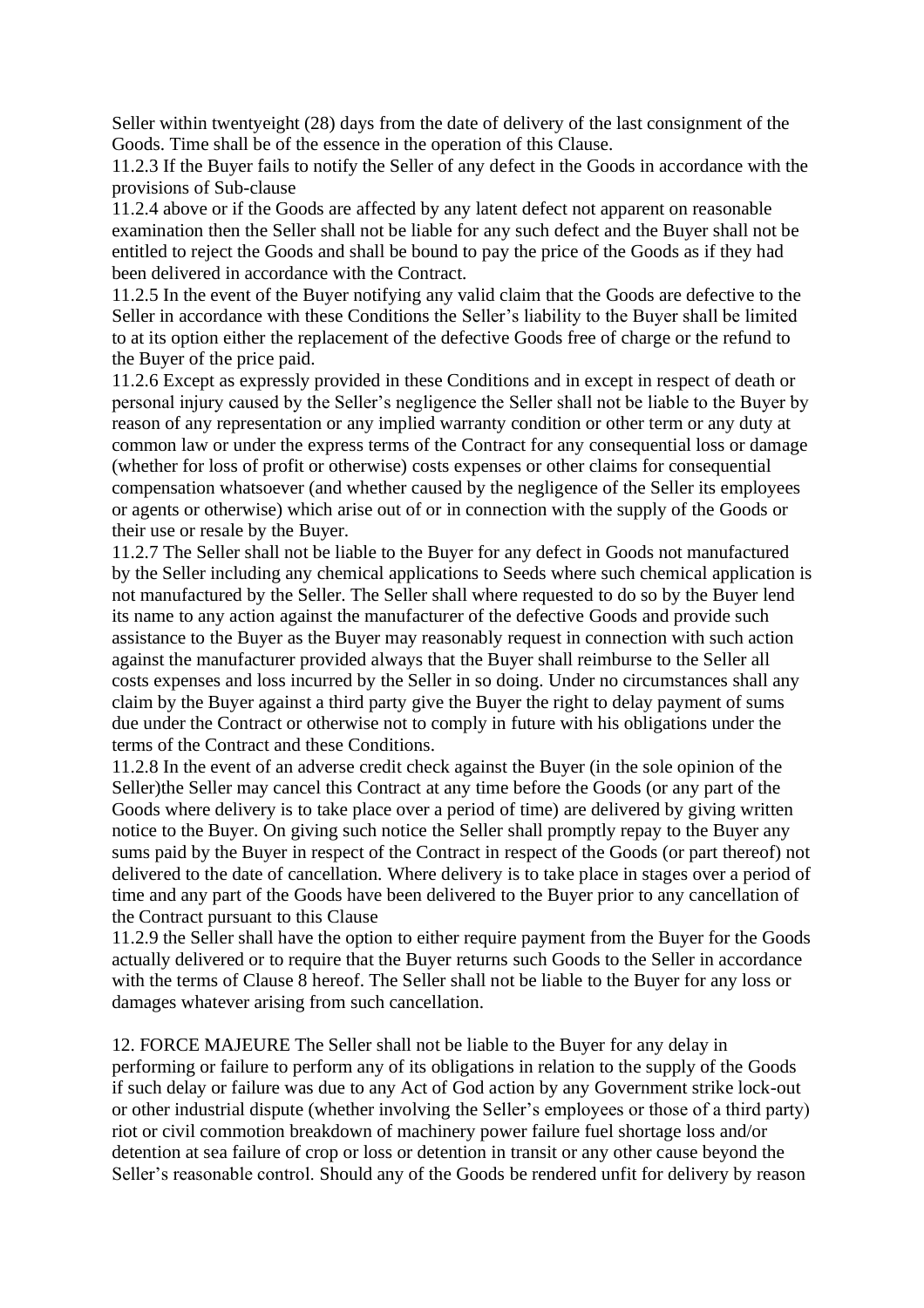of any of the above acts the Contract so far as it relates to those Goods shall be deemed to be discharged.

# 13. INSOLVENCY OF THE BUYER AND DEFAULT

13.1 Without prejudice to any other rights it may have and without prejudice to the provisions of Clause 10 above the Seller may by notice to the Buyer terminate any Contract between the Buyer and Seller forthwith and/or immediately recover from the Buyer all sums due from the Buyer under any Contract with the Seller (notwithstanding any period of credit which may have been allowed) together with any accrued interest and other legitimate charges and any loss caused to the Seller as a result of any termination if: (a) any payment due by the Buyer to the Seller is overdue in whole or in part; or (b) the Buyer shall commit any breach of any of the terms of any Contract with the Seller provided that if the breach is remediable the Seller has given to the Buyer notice of such breach which has not been remedied within seven days thereafter; or (c) a resolution is passed or a Court Order made resolving or ordering the Buyer to be placed into liquidation or ordering that an administrator be appointed over all or any of its assets; or (d) a receiver or administrative receiver is appointed over all or any of the assets of the Buyer; or (e) the Buyer (being an individual) has a petition in bankruptcy entered against him; or (f) the Buyer ceases to threatens to cease to carry on trading

13.2 Where the Buyer is situated outside of the United Kingdom the Seller shall be entitled to terminate the Contract and/or recover all sums due pursuant to Clause 13.1 if any event occurs which analogues to the events described in Clauses 13.1(c) to 13.1(e) inclusive.

14. CONFIDENTIALITY In consideration of the Seller agreeing to supply the Goods in accordance with this Contract, the Buyer undertakes to keep strictly confidential all information and documentation (except for that which is already in the public domain) in relation to the invoices, business practices, customers, products supplied or services offered by the Seller which are disclosed to it by the Seller and will not without the Seller's prior written consent divulge any of such information or documentation to any person, and in particular the Buyer undertakes that it will not use any information to solicit or entice away or seek to solicit or entice away any customers or suppliers of the Seller. The Buyer will ensure that its employees are made fully aware of these obligations of confidence to the Seller.

## 15. GENERAL

15.1 Any notice required or permitted to be given be either party to the other under these conditions shall be in writing addressed to the other party at its registered office or principal place of business or such address as may at the relevant time have been notified pursuant to this provision to the party giving notice.

15.2 No waiver by the Seller of any breach of the Contract by the Buyer shall be considered as a waiver of any subsequent breach of the same or other provision.

15.3 If any provision of these Conditions is held by any competent authority to be invalid or unenforceable in whole or in part the validity of the other provisions of these Conditions and the remainder of the provision in question shall not be affected.